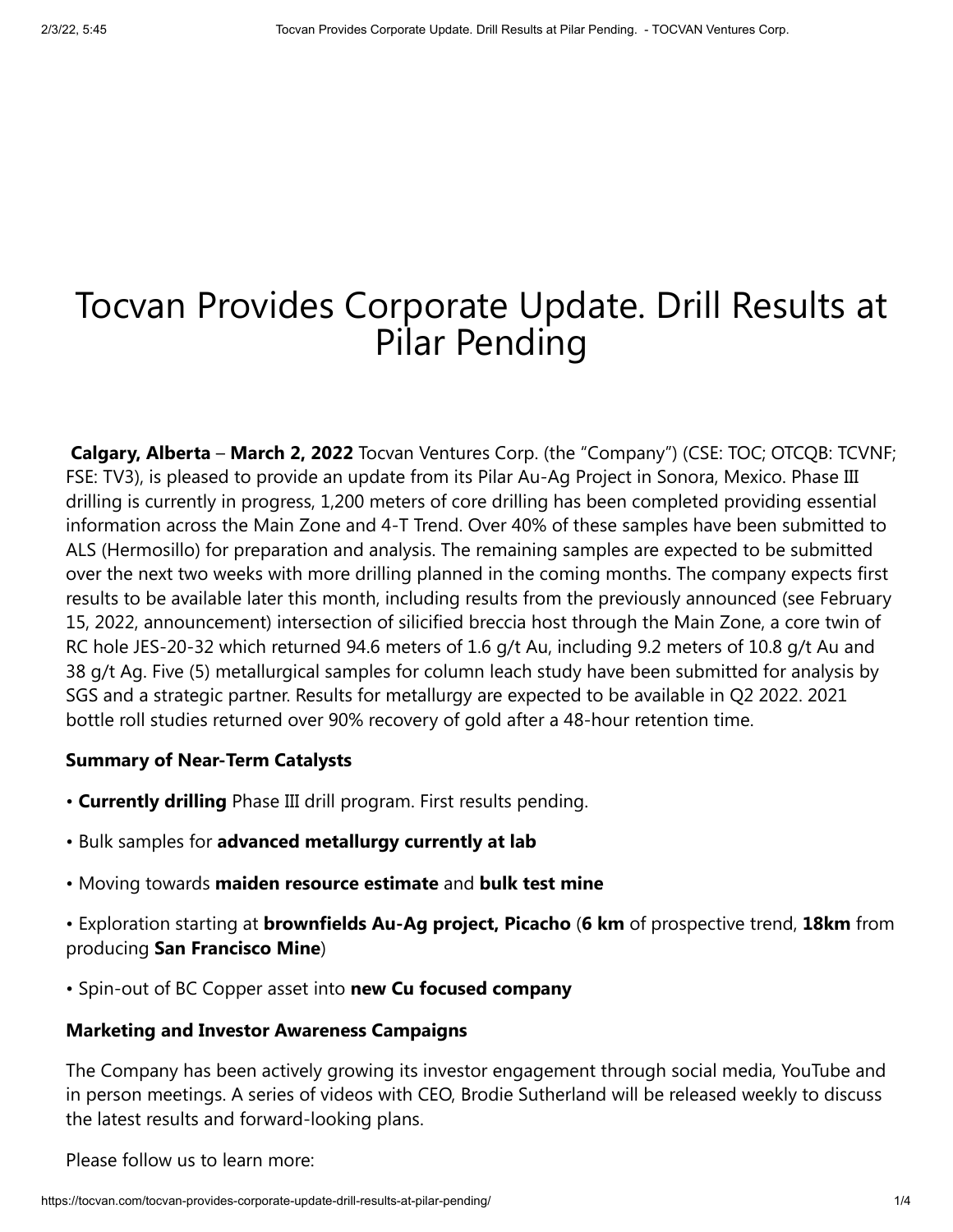For the latest updates, Twitter: [@tocvanventures](https://twitter.com/TOCVANVentures)

For the latest videos, YouTube: <https://youtu.be/LtmsGFvVsEw>

#### **Annual General Meeting**

The company's Annual General Meeting (AGM) will take place April 8th, 2022. Information regarding the meeting will be disseminated over the next few weeks. The AGM was delayed due to the COVID-19 global pandemic and resulting delays obtaining court approval of the spin-out transaction. The Company encourages all shareholders to participate in the meeting.

#### **About the Pilar Property**

The Pilar Gold-Silver property is interpreted as a structurally controlled low-sulphidation epithermal project hosted in andesite rocks. Three zones of mineralization have been identified in the north-west part of the property from historic surface work and drilling and are referred to as the Main Zone, North Hill and 4-Trench. Structural features and zones of mineralization within the structures follow an overall NW-SE trend of mineralization. Over 22,700 m of drilling have been completed to date. Significant results are highlighted below:

## • **2021 Phase II RC Drilling Highlights include (***all lengths are drilled thicknesses***):** o **39.7m @ 0.96 g/t Au, including 1.5m @ 14. g/t Au**

o **47.7m @ 0.70 g/t Au including 3m @ 5.6 g/t Au and 22 g/t Ag**

o **29m @ 0.71g/t Au**

o **35.1m @ 0.66 g/t Au**

• **2020 Phase I RC Drilling Highlights include (***all lengths are drilled thicknesses***):** o **94.6m @ 1.6 g/t Au, including 9.2m @ 10.8 g/t Au and 38 g/t Ag;**

o **41.2m @ 1.1 g/t Au, including 3.1m @ 6.0g/t Au and 12 g/t Ag ;**

o **24.4m @ 2.5 g/t Au and 73 g/t Ag, including 1.5m @ 33.4 g/t Au and 1,090 g/t Ag**

• **17,700m of Historic Core & RC drilling. Highlights include:** o **61.0m @ 0.8 g/t Au**

o **16.5m @ 53.5g/t Au and 53 g/t Ag**

o **13.0m @ 9.6 g/t Au**

o **9.0m @ 10.2 g/t Au and 46 g/t Ag**

**Soil and Rock sampling results from undrilled areas indicate mineralization extends towards the southeast from the Main Zone and 4-Trench Zone. Recent Surface exploration has defined three new target areas: Triple Vein Zone, SE Vein Zone and 4 Trench Extension.**

**About Tocvan Ventures Corp**.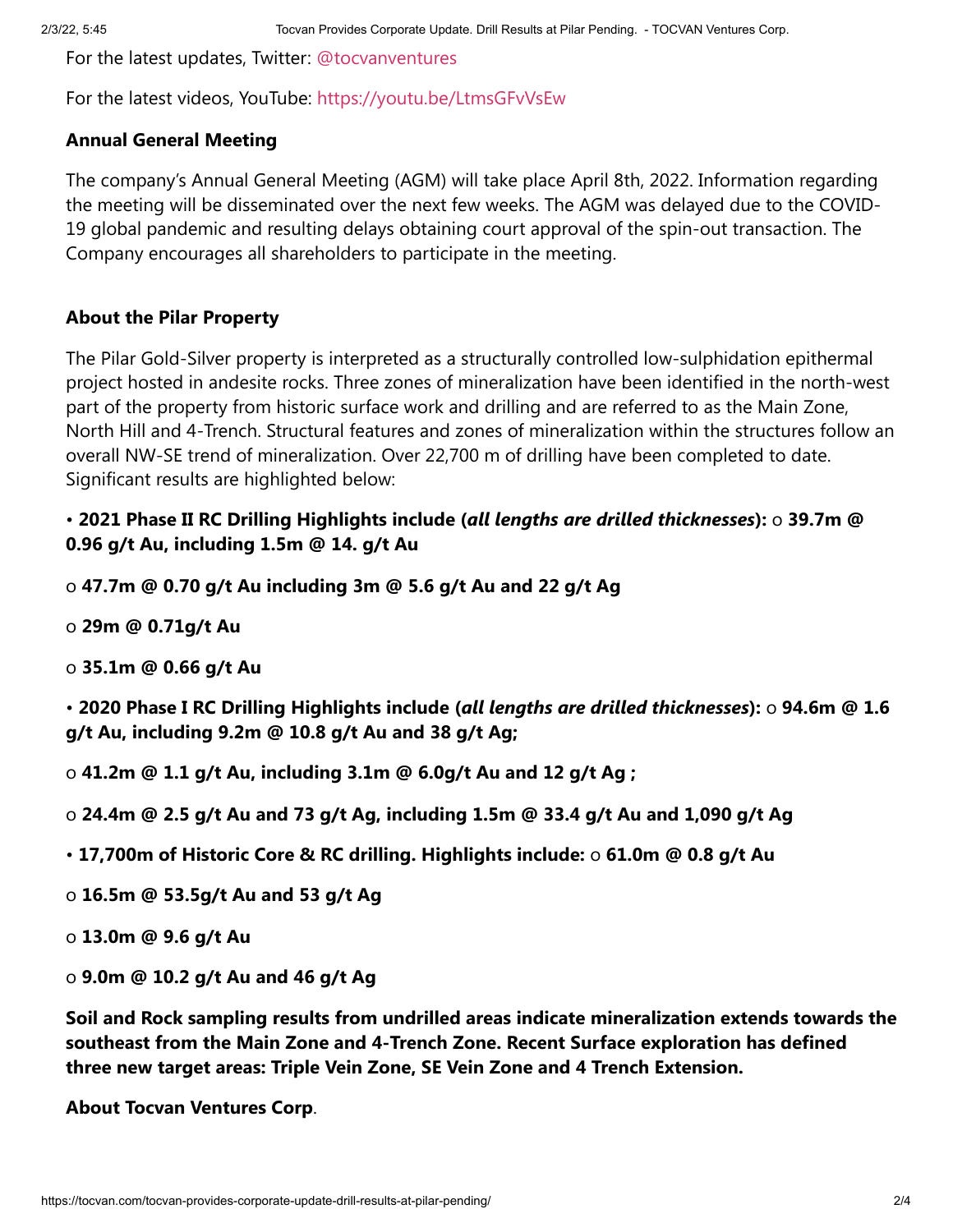2/3/22, 5:45 Tocvan Provides Corporate Update. Drill Results at Pilar Pending. - TOCVAN Ventures Corp.

Tocvan is a well-structured exploration development company. Tocvan was created in order to take advantage of the prolonged downturn the junior mining exploration sector, by identifying and negotiating interest in opportunities where management feels they can build upon previous success. Tocvan has approximately 32 million shares outstanding and is earning 100% into two exciting opportunities in Sonora, Mexico: the Pilar Gold-Silver project and the El Picacho Gold-Silver project. Management feels both projects represent tremendous opportunity to create shareholder value.

Brodie A. Sutherland, P.Geo., CEO for Tocvan Ventures Corp. and a qualified person ("QP") as defined by Canadian National Instrument 43-101, has reviewed and approved the technical information contained in this release.

## **Cautionary Statement Regarding Forward Looking Statements**

*This news release contains "forward-looking information" which may include, but is not limited to, statements with respect to the activities, events or developments that the Company expects or anticipates will or may occur in the future. Forward-looking information in this news release includes statements regarding the use of proceeds from the Offering. Such forward-looking information is often, but not always, identified by the use of words and phrases such as "plans", "expects", "is expected", "budget", "scheduled", "estimates", "forecasts", "intends", "anticipates", or "believes" or variations (including negative variations) of such words and phrases, or state that certain actions, events or results "may", "could", "would", "might" or "will" be taken, occur or be achieved.*

*These forward-looking statements, and any assumptions upon which they are based, are made in good faith and reflect our current judgment regarding the direction of our business. Management believes that these assumptions are reasonable. Forward-looking information involves known and unknown risks, uncertainties and other factors which may cause the actual results, performance or achievements of the Company to be materially different from any future results, performance or achievements expressed or implied by the forward-looking information. Such factors include, among others, risks related to the speculative nature of the Company's business, the Company's formative stage of development and the Company's financial position. Forward-looking statements contained herein are made as of the date of this news release and the Company disclaims any obligation to update any forward-looking statements, whether as a result of new information, future events or results, except as may be required by applicable securities laws.*

*There can be no assurance that forward-looking information will prove to be accurate, as actual results and future events could differ materially from those anticipated in such statements. Accordingly, readers should not place undue reliance on forward-looking information.*

## **FOR MORE INFORMATION, PLEASE CONTACT:**

## **TOCVAN VENTURES CORP.**

## **Brodie A. Sutherland, CEO**

820-1130 West Pender St.

Vancouver, BC V6E 4A4

Telephone: 403-668-7855